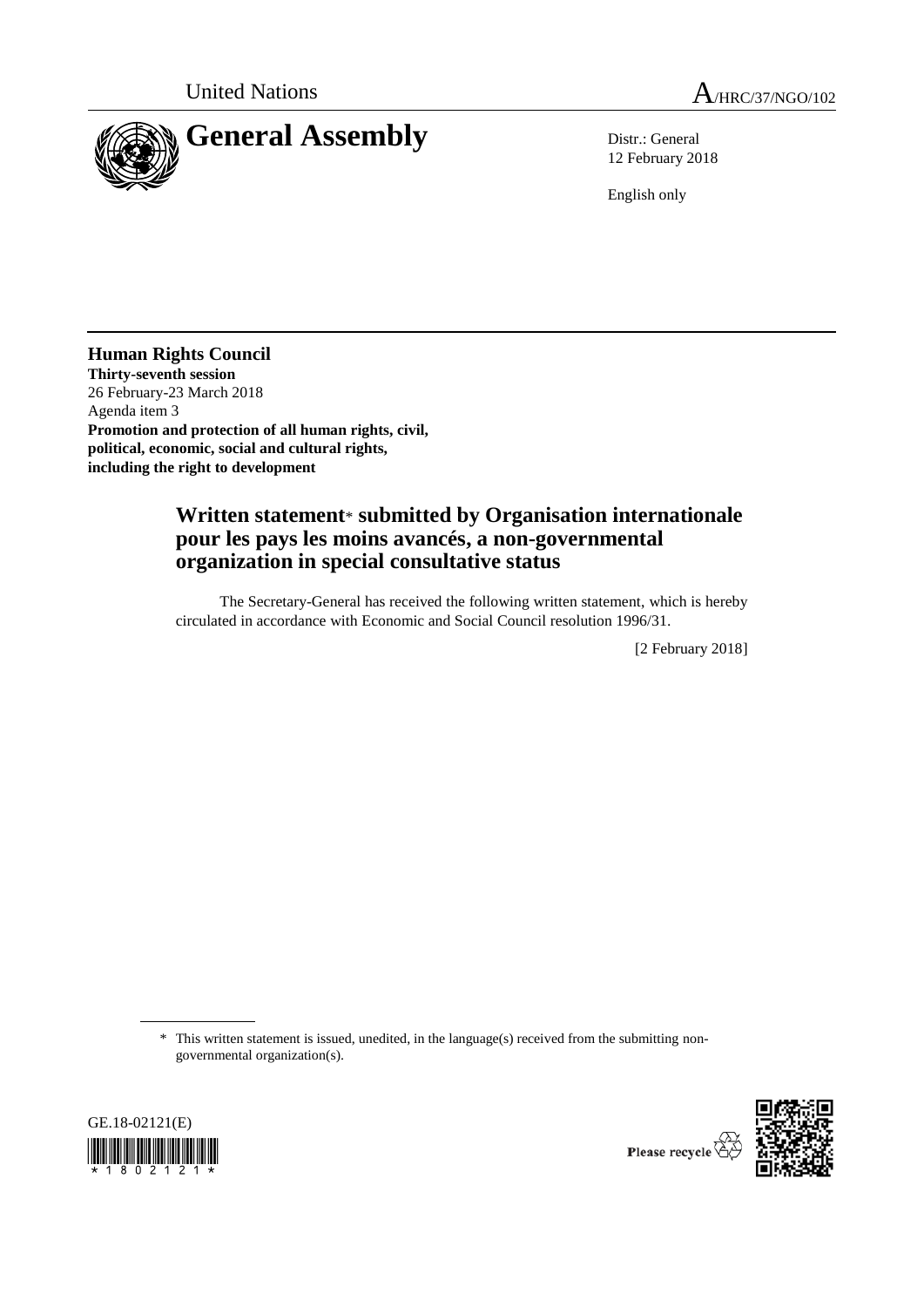## **The 2030 agenda for sustainable development goals - Poverty and the Children in armed conflicts in LDCs**

The Agenda 2030 recognized that, eradicating poverty in all its forms and dimensions, including extreme poverty, is the greatest global challenge and an indispensable requirement for sustainable development. Unfortunately, many LDCs are still far away from the realization of the Goals and Targets of its Plan of Action as poverty and hunger, violence and armed conflict are widespread and keep preventing the peoples of these countries from enjoying a life in which they can fulfill their potential in dignity and equality and in a healthy environment.

The International Organization for LDCs believes that, poverty is the major root cause of armed conflicts; meanwhile wars are a major cause of poverty, underdevelopment, and poor health conditions in the least developed countries. It is a vicious circle in which children are the most vulnerable victims of poverty, violence and armed conflicts.

Although, the Convention on the Rights of the Child is the most widely ratified human rights treaty and is further strengthened by its three Optional Protocols on the involvement of children in armed conflict, IOLDCs observed that there still a lack access to a child protection and that sale of children, child prostitution and child pornography are a daily reality in many LDCs.

The 17 Goals and Targets aim to achieve a world free of poverty, hunger, disease and conflicts should be implemented in the LDCs. All stakeholders need to act in collaborative partnership to implement the Plan of Action.

In many conflicts children take direct part in combats. However, their role is not limited to fighting. Most girls and boys are also used daily in so-called support functions that also entail great risk for their lives and immeasurable hardship.

Their tasks can vary, from combatants to cooks, spies, messengers and even sex slaves. Moreover, the use of children for acts of terror, including suicide bombings, has emerged as a phenomenon of modern warfare. Each year.

No matter their role, child soldiers are exposed to acute levels of violence – as witnesses, direct victims and as forced participants. Some are injured and have to live with disabilities for the rest of their lives.

The recruitment and use of children during conflict is one of the six grave violations identified and condemned by the UN Security Council. The six grave violations form the basis of the Council's architecture to monitor, report and respond to abuses suffered by children in times of war. Ending and preventing these violations is also the focus of the Special Representative's work and advocacy.

Most of these children suffering violence and armed conflicts try to flee. Still too often these children are perceived as unwanted interlopers rather than vulnerable victims and denied the protection they are entitled to. Indeed, in many cases, they lack access to a child protection authority, to an age and gender sensitive protection, and if necessary, age determination process, as well as to legal representation, to accessible information about their rights or about ways of seeking redress for the violation of their rights, and to support for their reintegration into society.

In **Yemen,** 7 million people are on the brink of famine and in the grips of the largest cholera outbreak in modern history. The war has killed or injured more than 5,000 children and left another 400,000 severely malnourished and fighting for their lives, according to UNICEF. Thousands of children are recruited in armed conflict, and 11 million of them, or nearly every child in Yemen, need humanitarian assistance.

In its last report UNICEF estimated that nearly 2 million Yemeni children were out of school, a quarter of them since the conflict escalated when the Saudi-led coalition intervened in March 2015. The report also reveals that more than 3 million children were born into the war and that they have been "scarred by years of violence, displacement, disease, poverty, undernutrition and a lack of access to basic services" from birth.